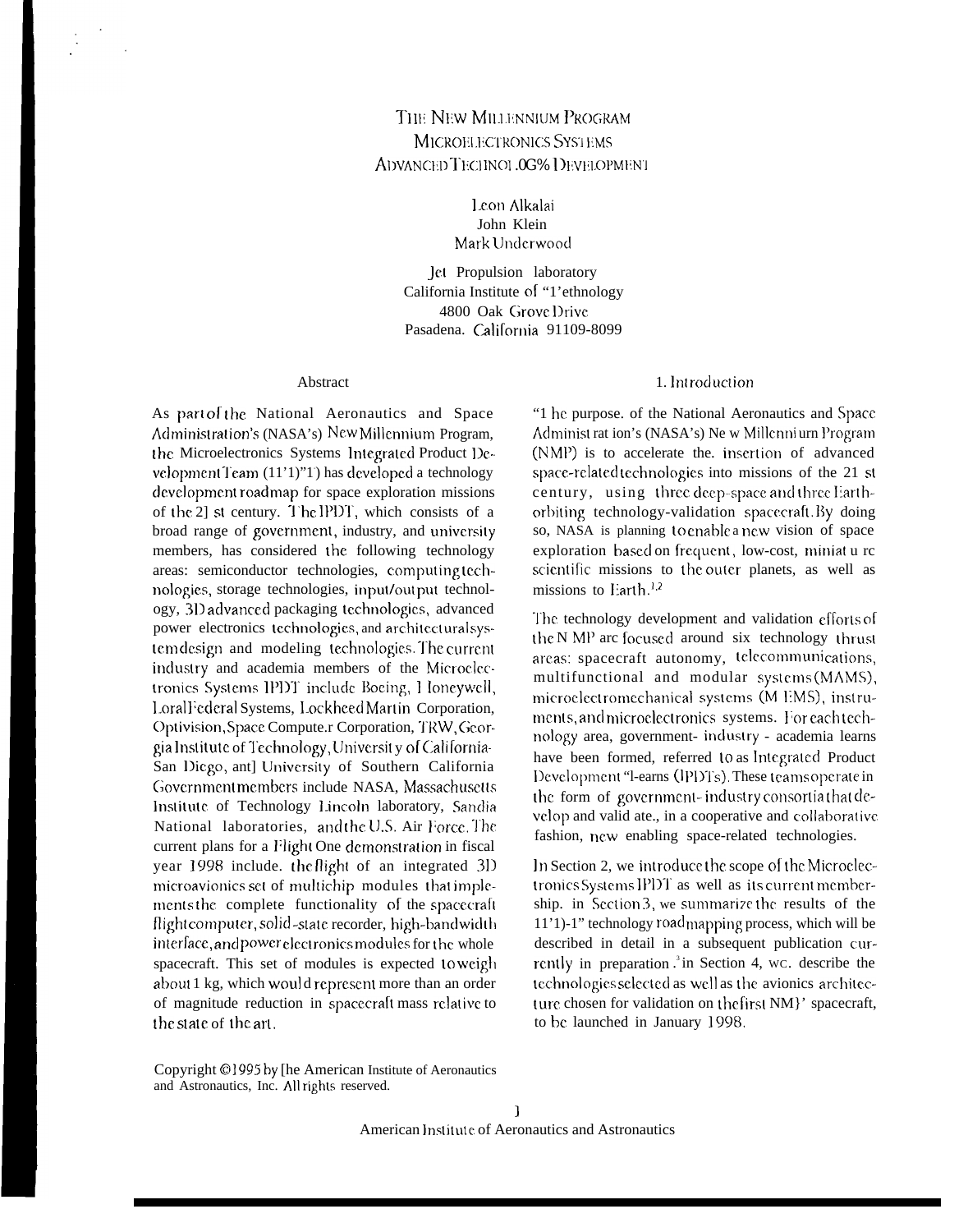# 2. Microelectronics Systems IPDT Scope and Membership

#### IPDT Scope

The scope. of the Microelectronics Systems 1 PDT is broad, ranging from the lowest level (such as semiconductor materials, processes, ancl devices), to the highest level (such as spacecraft avionics systems). in between arc electronics circuits, components, functional modules, and subsystems for:

- ·Storage: static, dynamic, volatile, and nonvolatile.
- . Processing: central processing units (CPUs), microcontrollers, special-purpose processors such as digital signal processors (DSPs), neural networks, systolic arrays, and other functional units such as field-programmable gate arrays  $(1 \text{ } PGAs)$ .
- Input/output  $(1/0)$ : serial and parallel interfaces for communication among components, modules, and subsystems, as well as communication with analog devices, sensors, and actuators.

in common to all of the above listed components is the need for a dramatic reduction in electronics mass, volume, and power dissipation, while maintaining the same growth trend towards higher functional density. That is, the NASA vision for space exploration in the 21st century requires the use. of low-power, miniaturized, highly capable, reliable, and yet low-cost space avionics systems.

#### IPDT Membership

In order to meet this formidable technological challenge, NASA has formed the Microelectronics Systems government-irrdus[ry team. The government mcmbers are. not only from NASA Centers (Goddard Space. Flight Center, Jet Propulsion Laboratory, and Lewis Research Center), but also from the Department of Defense U.S. Air Force Phillips Laboratory, Massachusetts Institute of Technology (MIT) Lincoln Laboratory, and Sandia National Laboratories. The industry partners include Boeing, 1 loneywell, Loral Federal Systems, Lockheed Martin, Optivision, Space Computer Corporation, and TRW. in addition, three university collaborators were chosen: Georgia Institute 01 Technology, University of California-San Diego (UCSD), and University of Southern California (USC). 'l-able 1 lists the names of the IPDT members, the organizations they represent, and the technology areas they were chosen 10 represent during the technology road mapping phase of the program development. The following section summarizes the technology development roadmap that the IPDT developed during the six-month period May- November 1995. This technology roadmap will be published as a separate. document in the immediate future.

> .3, The Microelectronics Systems Technology Roadmap

Before we summarize the results of the roadmap, it is useful to discuss what is meant hereby a "roadmap" as well as the assumptions made during the road mapping process. A technology roadmap, according to the Microelectronics IPDT, consists of two parts:

- A proposed technology vision in terms of a set of enabling capabilities and associated metrics.
- «A time-series of data points originating with today's state of the art, leading to the envisioned capabilities of the future.

'1'here are many reasons for questioning the rationale, objectivity, and assumptions behind a roadmapping process performed by a selected few. It is therefore perhaps more appropriate to refer to the technology roadmap asa strategy for achieving a proposed vision. An excellent example of a recent road mapping activity. completed by the Semiconductor Industry Association(SIA), is documented as the 1995 National Technology Roadmap for Semiconductors.<sup>4</sup> This document was therefore used as a starling point for the Microelectronics Systems 1 }'1]"1' technology roadmap, which was divided into seven different categories, summarized as follows:

1. Semiconductor technology. The main goal here is to follow the impressive progress that commercial complementary metal- oxide semiconductor (CMOS) technology has been making with regard to the reduction of semiconductor feature size. density of integration, and power dissipation. In particular, the. usc of silicon-on-insulator (SOI) CMOS technology holds the potential for both low operating voltage (and thus low power) and radiation tolerance. For the purpose of roadmapping the. commercial semiconductor technology developrncnt, the SIA 1995 National I'ethnology Roadman for Semiconductors was extensively used For example, I able 2 summarizes semiconductor technology evolution based on the expected reduction in feature size using advanced lithography processes.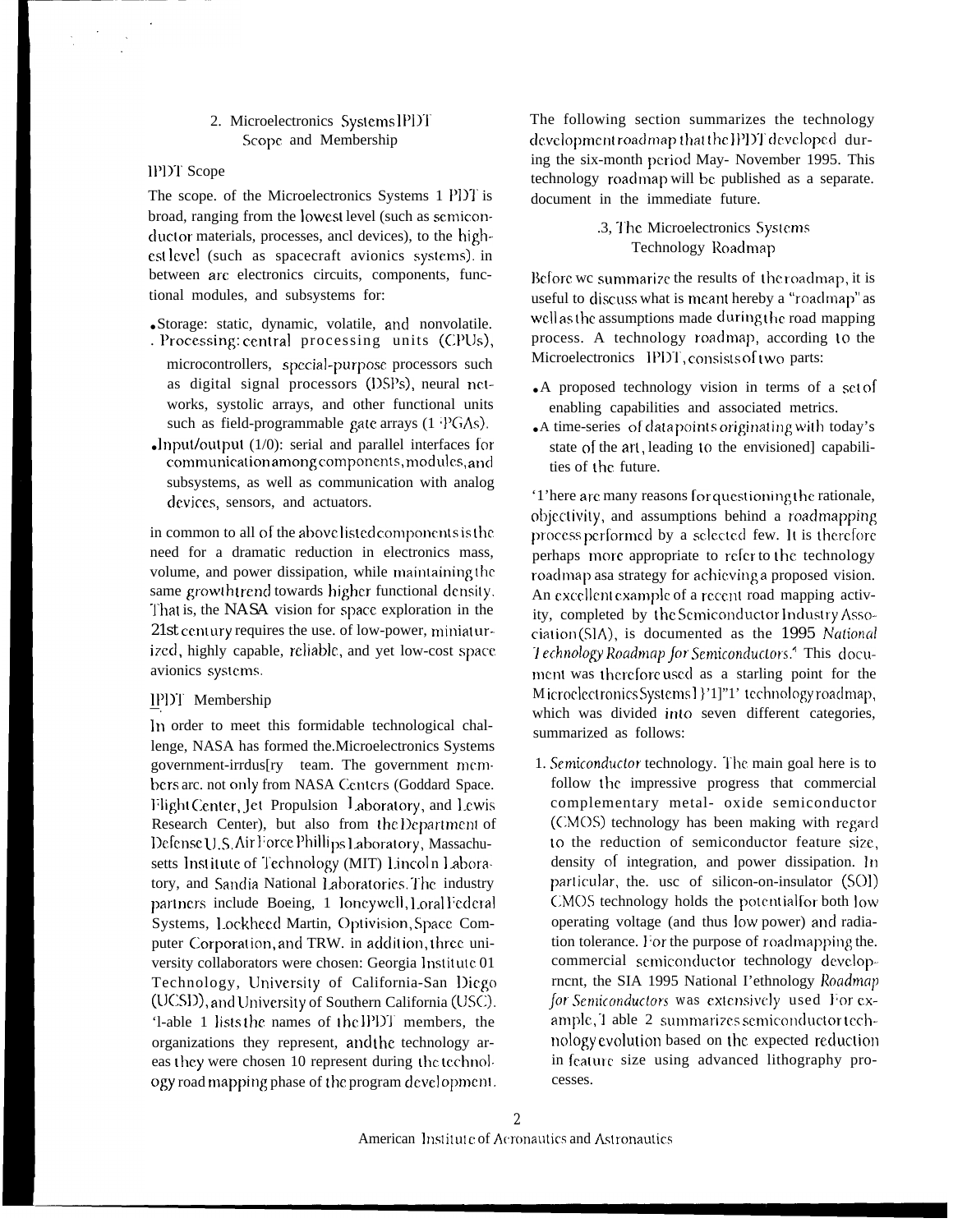| Member                  | Representing                    | Technology Focus                                         |  |  |  |
|-------------------------|---------------------------------|----------------------------------------------------------|--|--|--|
| Leon Alkalai, Co-1 .ead | NASA/JPL                        | Data processing; 3D packaging                            |  |  |  |
| Danny Dalton, G-lead    | <b>NASA/GSFC</b>                | Data processin; optical communication                    |  |  |  |
| Craig Keast             | MIT Lincoln Laboratory          | low-voltage semiconductors                               |  |  |  |
| Michael Knoll           | Sandia National Laboratorics    | Semiconductor technology                                 |  |  |  |
| Ron Marx                | USAF Phillips Laboratory        | Improved space computing                                 |  |  |  |
| Jim Seeder              | <b>NASA/LeRC</b>                | Power electronics                                        |  |  |  |
| Charles Chalfant        | Optivision                      | Optoelectronic; M(Ms                                     |  |  |  |
| Robert Del.ean          | Loral Federal Systems           | PowerPC flight computer                                  |  |  |  |
| Gerhardt Franz          | Lockheed Martin Corporation     | Power management; 31) packaging                          |  |  |  |
| John Samson             | Honcywell Corporation           | Magneto-re.sis[ivc RAM; RH-AS](; technology              |  |  |  |
| Warren Snapp            | Boeing                          | optics] 1/0; mixed-signal ASICs                          |  |  |  |
| Nick Teneketges         | Space Computer Corporal ion     | 31 MCM packaging                                         |  |  |  |
| Darby Terry             | <b>TRW</b>                      | Solid-state recorders                                    |  |  |  |
| Abhijit Chaterjee       | Georgia Institute of Technology | Design for testability; low-power,<br>low-cost packaging |  |  |  |
| Volkan Ozguz            | UCSD                            | 3D VLSI                                                  |  |  |  |
| Massoud Pedram          | <b>USC</b>                      | synthesis<br>Low-power                                   |  |  |  |

# Table 1. New Millennium Program Microelectronics Systems IPDT Membership

| Table 2. SIA National Technology Roadmap for Semiconductors |  |  |  |  |
|-------------------------------------------------------------|--|--|--|--|
|-------------------------------------------------------------|--|--|--|--|

| Year of First DRAM Shipment                | 1995  | 1998        | 2001           | 2004  | $200 - /$ | 2010   |
|--------------------------------------------|-------|-------------|----------------|-------|-----------|--------|
| Minimum Feature, um                        | 0.35  | 0.25        | 0.18           | 0.13  | 0.10      | 0.007  |
| $Memory -$                                 |       |             |                |       |           |        |
| Bits/chip, DRAM/flash                      | 64M   | 256M        | 1 <sub>G</sub> | 4G    | 16G       | 64G    |
| Cost/bit @ volume, millicents              | 0.017 | 0.007       | 0.003          | 0.001 | 0.0005    | 0.0002 |
| Logic, high volume: microprocessor --      |       |             |                |       |           |        |
| logic transistors/cm <sup>2</sup> , packed | 4M    | 7M          | 13M            | 25M   | 50M       | 90M    |
| Bits/cm <sup>2</sup> , cache SRAM          | 2M    | 6M          | 20M            | 50M   | 100M      | 300M   |
| Cosl/transistor @ vol umc, mill licents    |       | 0.5         | 0.2            | 0.1   | 0.05      | 0.02   |
| Logic, low volume: ASIC -                  |       |             |                |       |           |        |
| Transistors/cm <sup>2</sup> , auto layout  | 2M    | 4M          | 7M             | 12M   | 25M       | 4 OM   |
| Nonrecurring engineering                   |       |             |                |       |           |        |
| cost/transistor, millicents                | 0.3   | 0.1         | 0.05           | 0.03  | 0.02      | 0.01   |
| 'On-chip clock, cost-performance--         | 150   | 200         | 300            | 400   | 500       | 625    |
| On-chip lock, high-performance             | 300   | 150         | 600            | 800   | 1000      | 1100   |
| Chip-to-board speed, high-performance.     | 150   | 200         | 250            | 300   | 375       | 475    |
| Chip size, mm <sup>2</sup> -               |       |             |                |       |           |        |
| <b>DRAM</b>                                | 190   | 280         | 420            | 640   | 960       | 1400   |
| Microprocessor                             | 250   | 300         | 360            | 430   | 520       | 620    |
| ASIC.                                      | 450   | 660         | 750            | 900   | 1100      | 1400   |
| Power supply voltage, V--                  |       |             |                |       |           |        |
| Desktop                                    | 3.3   | 2.5         | 1.8            | 1.5   | 1.2       | 0.9    |
| Bat tery                                   | 2.5   | $1.8 - 2.5$ | $0.9 - 1.8$    | 0.9   | 0.9       | 0.9    |

 $\overline{3}$ 

American Institute of Aeronautics and Astronautics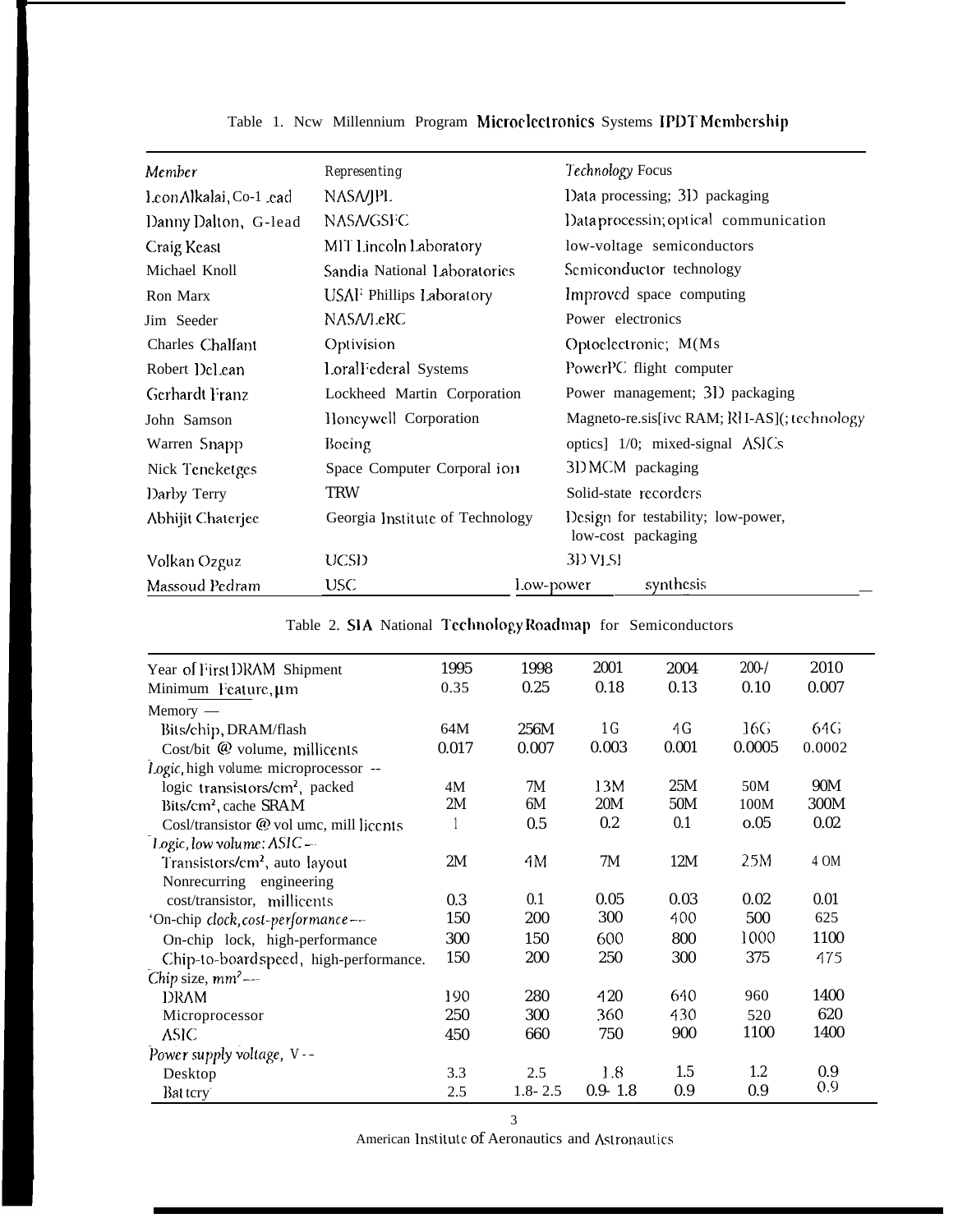- 2. Processors. in the area of general-purpose processors, a long-term decision was made to use commercial instruction set architectures for space applications. in particular, the PowerPC architecture was selected because of its widespread use, availability of commercial off-the-shelf (COTS) software, and development tools. For special-purpose processors, digital signal processors were roadmapped for future applications, as well as arrays of DSP for high-performance onboard computing applications.
- 3. Storage. low-power, high-capacity storage using commercial parts --- such as dynamic random access memory (DRAM) for volatile and flash for nonvolatile memory — was chosen as an enabling technology for future space applications. The roadmap actually includes many other magnetic storage technologies such as VBL, MRAM, FeRAM, etc. Nonvolatile holographic storage is also part of the future roadmap.
- 4. I/O. 1 ligh-bandwidth, low-power I/O technologies were i dent i fied as enabling for both deep-space and Earth-orbiting missions. For deep space, 1-20 Mbps fiber-optic networks are envisioned; for Earth-orbiting, missions, 1-2 Gbps fiber-optic data buses using asynchronous transfer mode (ATM) technology are cons dered d.
- 5. Packaging. Advanced 3D microelectronics packaging is a major enabling technology for the dramatic reduction in spacecraft mass and volume. In this area, 3D multichip module (MCM) stacking technology using vertical elastomeric interconnects is the proposed first step, followed by 31) high-density interconnect (1 ll)l) technology, and finally, 3l) very large-scale integration (VLSI) technology, which reaches the physical limits of electronics device integration into the third dimension.
- 6. Engineering *design* automation  $(EDA)$ . In this field, the use of high-level design tools, formal verification methods, and executable design specification were elements of the technology roadmap. Moreover, low-power synthesis tools were chosen as the first step towards using EDA tools to reduce the overall spacecraft electronics power.
- 7 Power electronics. "I -he power electronics technology (which does not include power sources) is divided

into two areas: power conversion using DC/DC converters, and power activation and switching modules (PASMs). The first develops the highefficiency, highly i ntegrated power conversion technology, and the second encompasses integrated mixed-signal technology for power switching.

### 4. NMI' Deep-Space 1 Microavionics Architecture

The proposed spacecraft rnicroavionics architecture for the first NM]' mission (DS1) evolved from the technologies specified in the above summarized roadmap. The architecture is shown in Figure 1. The architecture consists of four avionics modules that communicate over a standard avionics backplane bus, VME (VersaModule Eurocard). The first module includes the 32.-bit reduced instruction set computing (RISC) processor,  $2 \sim$ ; bitsofsolid-slate recorder (SS1<), 160 Mbytes of extended memory using 31) die stacks, and fiber-optic I/O links for communication with the spacecraft. Also shown in Figure I is a separate passive star-coupler used for intermodule communication using fiber-optic links.

The second and the third modules represent the power electronics DC/DC converter and the PASM, and the fourth module contains several microelectronics experiments for both low-power and 3DVLSI validation in space. The principal invest igators of these experiments are Georgia Institute of Technology, MIT Lincoln Laboratory, UCSD, and USC. A more detailed block diagram of the proposed DS1 microavionics architecture is shown in Figure 2.

Of particular interest to the NMP Microelectronics IPDT was the design of a stand ard, low-cost spacecraft architecture, which is discussed below.

# Design for Low Cost

Since an important aspect of the NMP is to develop and accelerate the insertion of advanced space technology for the low-cost exploration of space, it is interesting to note the Microelectronics Systems IPDT approach towards this goal. From Figure 2, it is evident that the proposed architecture will achieve low recurring cost due to the following important attributes, which were set as guiding principles up front: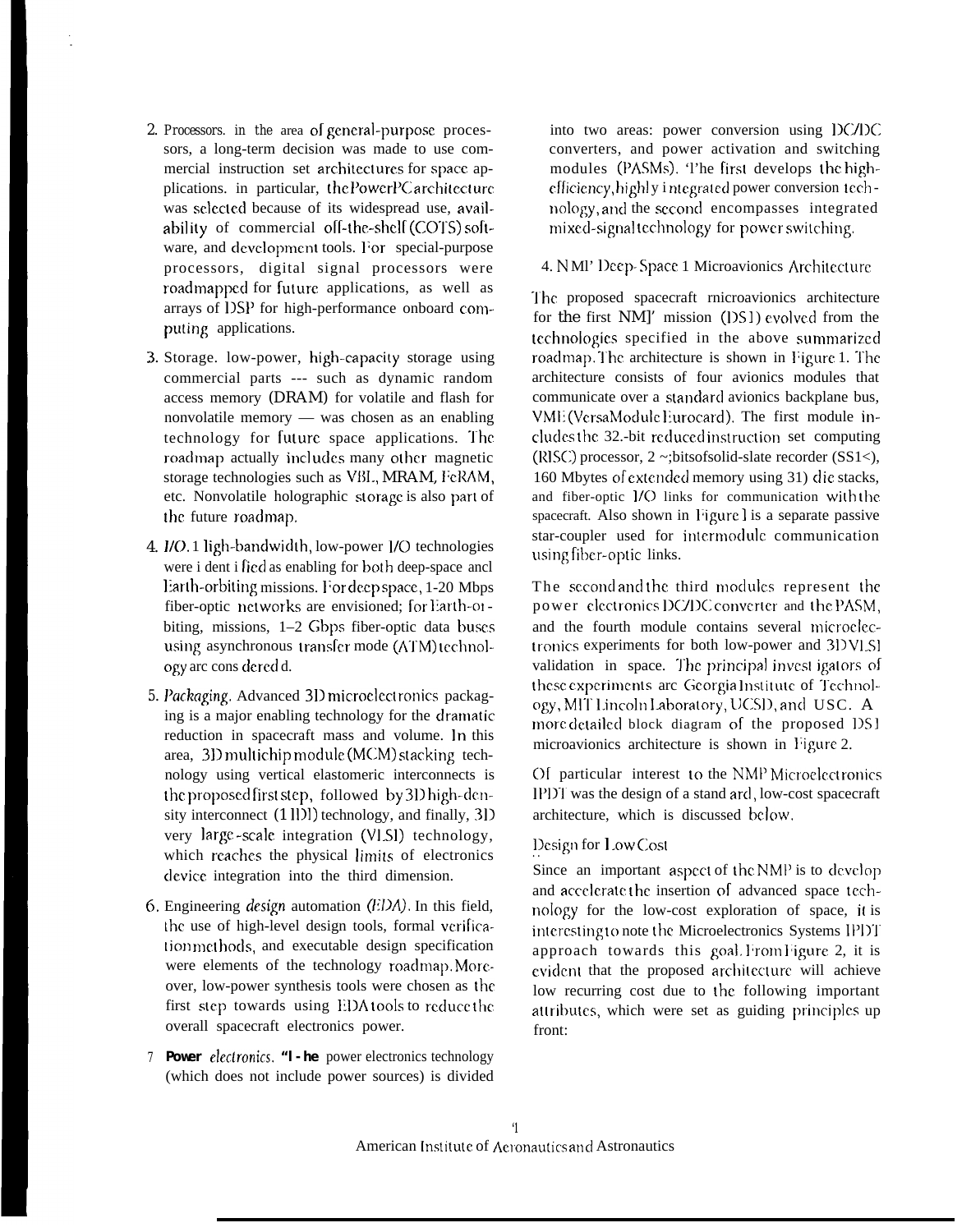

Figure 1. Deep Space Flight 1 Core Microavionics High-Level Architecture



Figure 2. Core Microavionics Architecture - Detail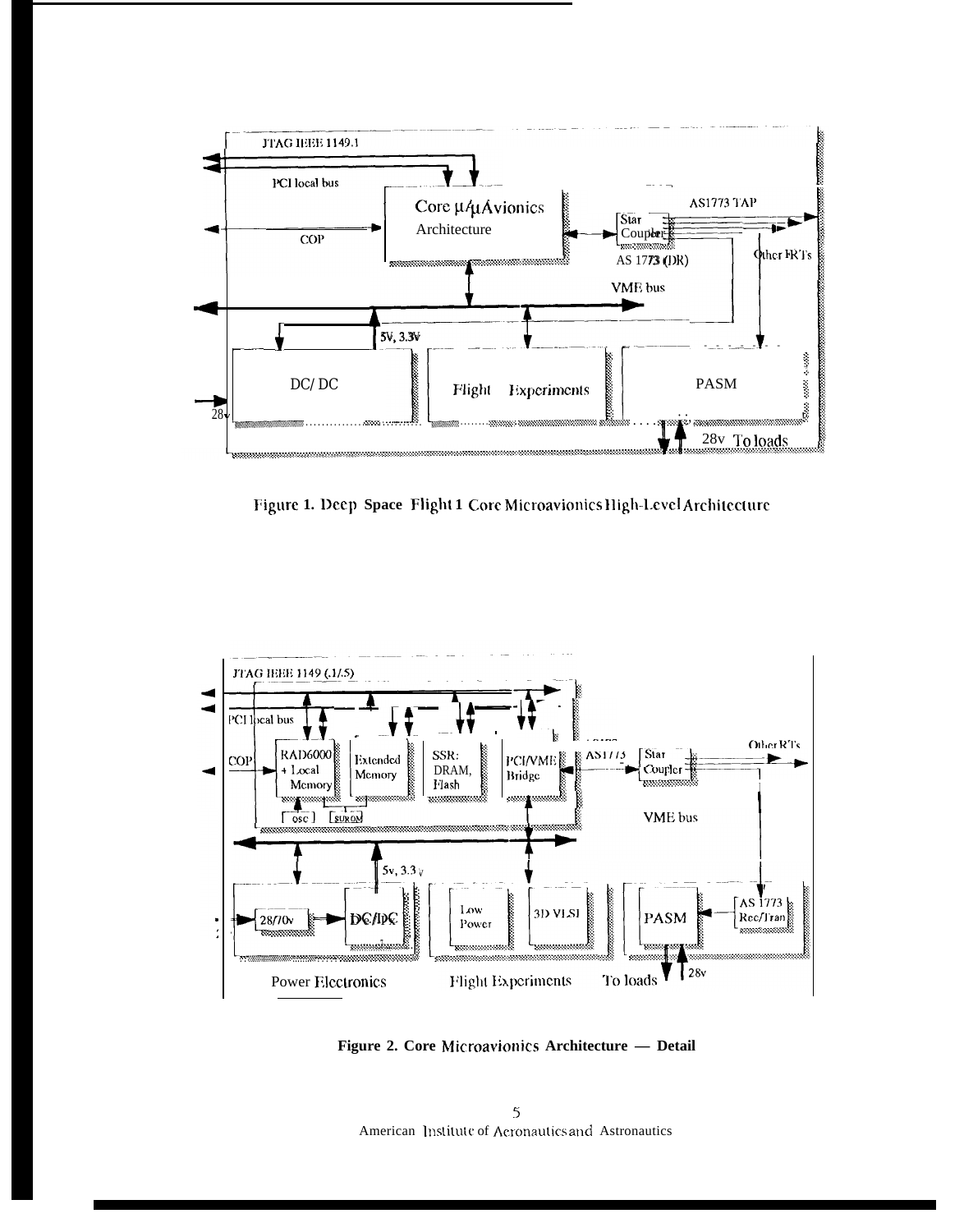- 1. Components with commercial heritage.
- 2. Standard interfaces.
- 3. Commercial software development platforms.
- 4. Scalable architecture.
- 5. General purpose design.

Commercial heritage. The proposed NMP architecture uses components with commercial heritage as the first choice, rather than space-unique flight hardware or software. This is best illustrated by the following examples. First, the processor selected for the N MI' long-term roadmap is the PowerPC architecture (604 in particular), which is widely used in commercial industry. Moreover, NASA is collaborating with the. U.S. Air Force Phillips Laboratory to ensure the transfer of the commercial IBM PowerPC fabrication line to a radiation-h ardened process at t he Lorall'ederal Systems Division. Second, TRW is developing the SSR module. using exclusively commercial 16-Mbit DRAM and 16-Mbit flash die., stacked in 31) to achieve high volumetric efficiency of silicon.

Standard interfaces. W-haps even more important than the use of commercial components wherever acceptable., it is important to use standard interfaces for intermodule communication, system testing, etc. in the. DSI architecture, the following standard interfaces are being used:

| $\sqrt{\text{WME}}$ | Avionics standard backplane<br>subsystem bus                              |
|---------------------|---------------------------------------------------------------------------|
| РCІ                 | Peripheral component<br>interconnect, a commercial local<br>bus standard  |
| <b>TAG</b>          | <b>HEE 1149.1 Standard Test Access</b><br>Port archi tecture              |
| AS 1773             | Avionics standard serial fiber-optic<br>bus: dual rate and dual redundant |

Commercial software development platform. The. runtime environment of the proposed DS1 architecture includes the commercial VxWorks operating system, the C programming language and compiler, and a set of off-the-shelf development tools that operate on Unix workstations. Therefore, many program development and software debugging tools are available for tbis development environment and prototyping platform.

Scalable, distributed architecture. 1 laving an architecture (hat scales is attractive since it can potentially address a broader community of users, and (bus further reduce the overall recurring cost and further amortize the nonrecurring cost. Moreover, applications such as onboard spacecraft autonomy and onboard science data analysis require. higher degrees of onboard computing capabilities than can bc. offered by any single processor. Therefore, a mult i processor architecture that can offer higher computation throughput and higher degrees of system reliability (due to redundancy) is extremely attractive.

A simple extension of the proposed 1) S1 NMP avionics architect ure towards a distributed architect ore. is shown in Figure 3. in this architecture, single. avionics nodes like the one previously detailed are connected over a spacecraft local area network (LAN), which can be either the currently used AS 1773 bus or the future road<sub>mapped</sub> high-bandwidth fiber- opt ic data bus (1'01)11). An architecture like this is attractive for the following reasons. First, it is simple. It resembles a distributed LAN architecture that most engineers understand and use in their office environments. Second, it is a simple extension of the sillglc-node architecture, wher cinformation hct ween nodesis exchanged via message-passing protocols. 'l-bird, it enables higher levels of system reliability due to the possibility of system-level redundancy; that is, if one node fails, any other node can pick up the load and continue operating. Finally, this architecture is attractive. since. it is easy to emulate. in fact, a Power]'r. workstation on a LAN is already most of what an engineer- needs to start prot ot yping a target system.

General purpose. The proposed 1)S1 architecture was not intended to be unique for any specific type of space mission, but in fact general purpose and applicable to deep-space and 1:arth-orbiting missions, planetary probes, microscience stations, and landers.

#### 5. Detailed Technology Description

in this section, we present a more detailed view of the specific technology slices that are being integrated into the spacecraft 3D microavionics architecture. These slices (a total of four) are:

- · Processor module.
- .Extended memory module.
- $-SS1<$  module.
- I/O module.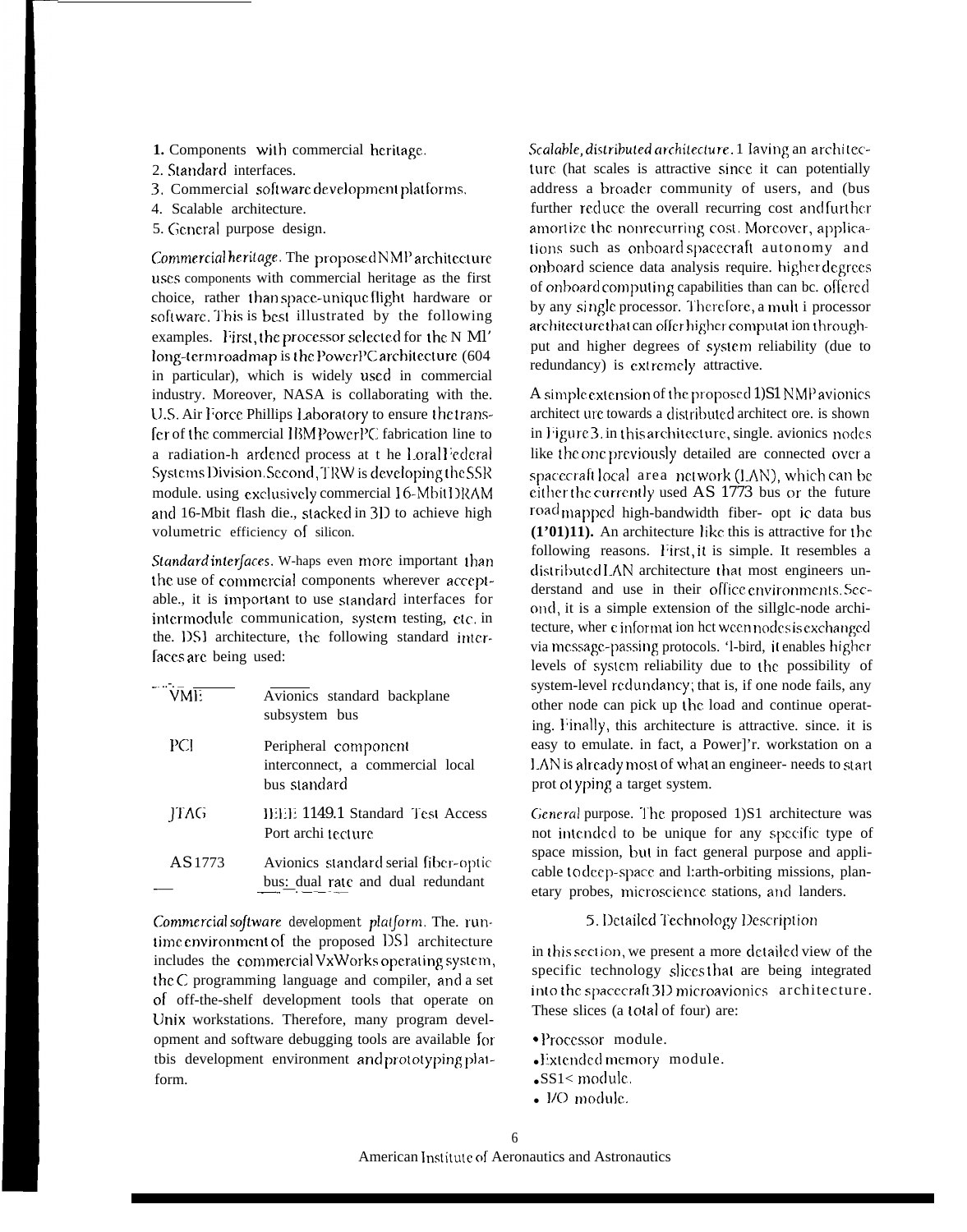

Figure 3. New Millennium Microelectronics Systems Distributed Architecture

All four modules are stacked together using a lowcost, flexible, MCM stacking technology.

### Processor Module

The processor slice consists of two MCMs: a RAD6000 1 SA processor module designee] for lock-step-compare, and a high-bandwidth memory module.. Both modules use only radiation-harde ned components and arc. packaged in 308-pin CQF packages. The MCM technology used is an MCM-D technology referred to as vertical chip on silicon (VCOS). The die attach process is flip-chip, which has been used extensively by Loral. Both MCMs are shown in Figure 4.

# Extended 3D Memory Module

The extended 31) memory module provides 160 Mbytes of directly addressable 1) RAM space to the flight computer. This amount of storage is achieved within a very small volume and footprint by using advanced 3D die stacking technology, as shown in Figure 5. Two stacks are actually included in the same MCM together with a DRAM controller module...

# I/O Module

The I/O module (Figure 6), designed by Boeing, include.sail the interface logic needed to translate from the VME to the PCHocal bus, and from the PCI bus to the spacecraft serial bus, the AS 1773. The. interface

logic is packaged in a single MCM without the actual physical trar isceivers, which are outside the actual MCM, The MCM technology used is MCM-C (or thick film ceramic technology).

# Solid-State Recorder Module

The SSR module (Figure 7) by TRW uses aggressive 3D stacking techniques to achieve high levels of integration. The SSR has a total of 2 Gbits of storage.: half is DRAM-based and half is flash-based. '1-he proposed combination meets the spacecraft system requirements for nonvolatile and volatile storage.

#### 31) Multichip Module Stacking Technology

The proposed 3DMCM packaging technology has been developed and prototyped by Space Computer [corporation, a small business in Santa Monica, California. As shown in Figure 8, MCMs are mounted on printed circuit boards, which are then stacked in 31), using elastomeric devices with embedded wires for inter-MCM communication.

The four spacecraft avionics slices are. integrated into a single four-layer system, which is then mounted onto a VMI: board for further integration into the avionics electronics module, and subsequently integrated into the. 1) S1 spacecraft.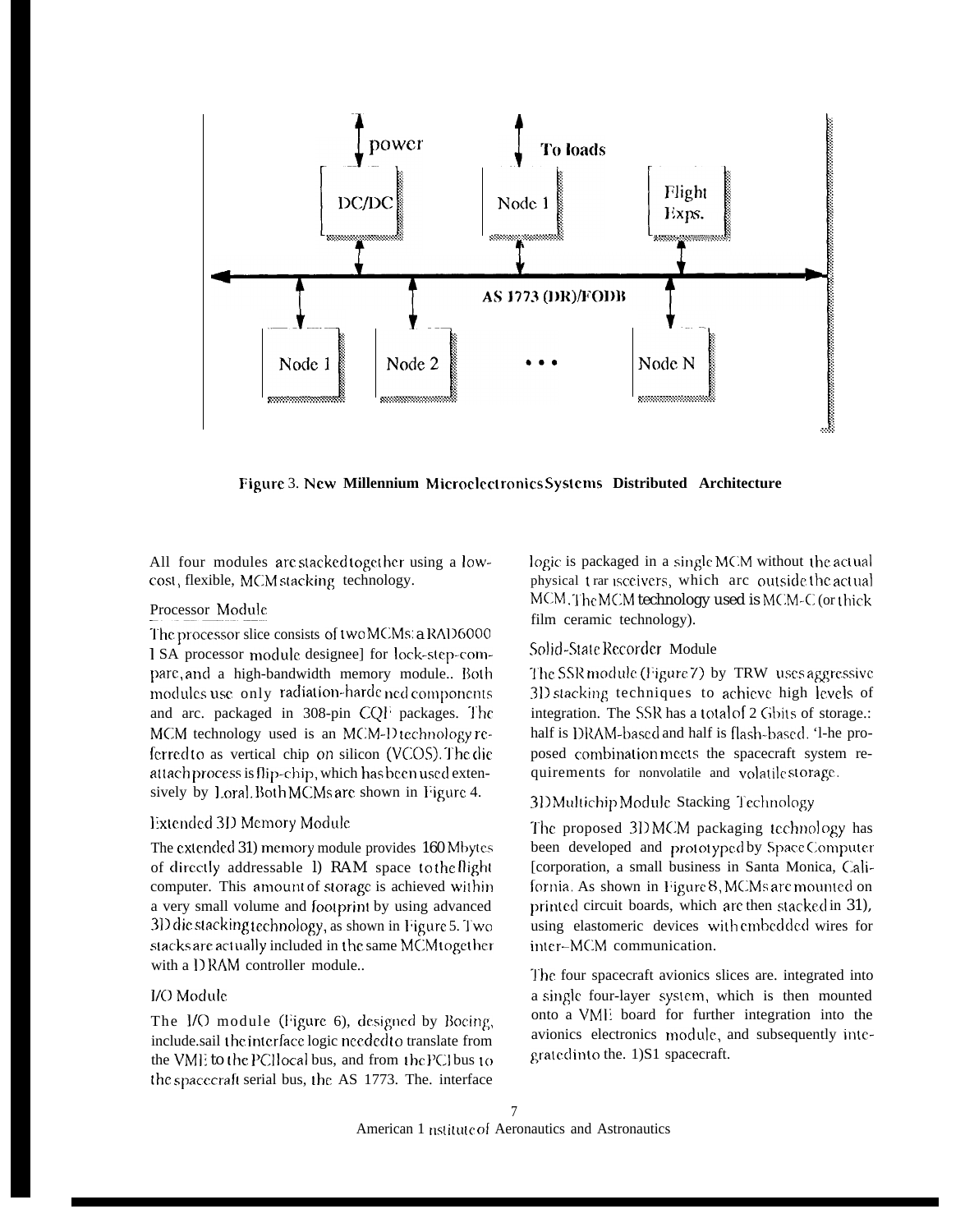

Figure 4. Processor Slice Multichip Modules



Figure 5. Extended 3D Memory Module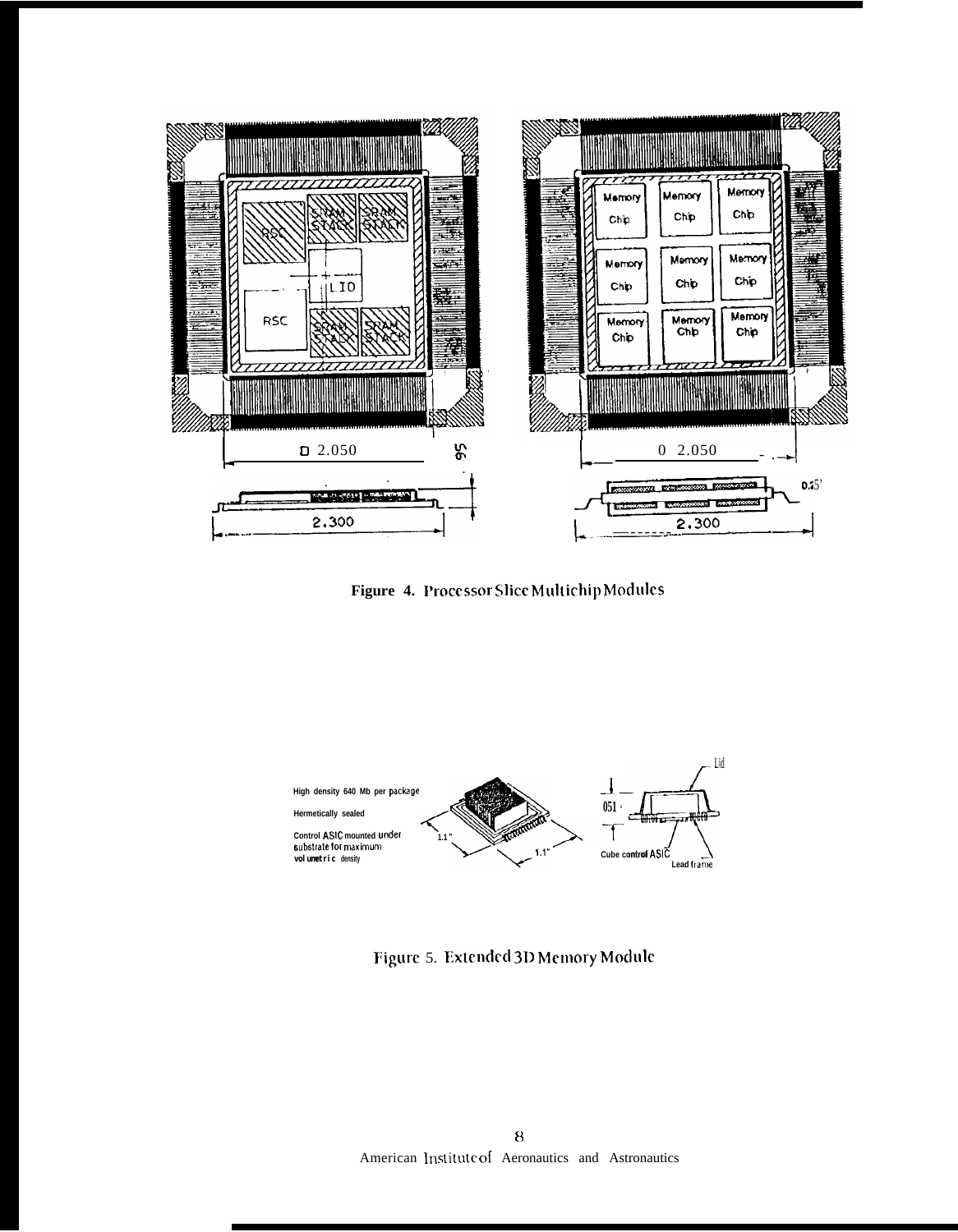

Figure 6. Input/Output Module



Figure 7. Solid-State Recorder Module